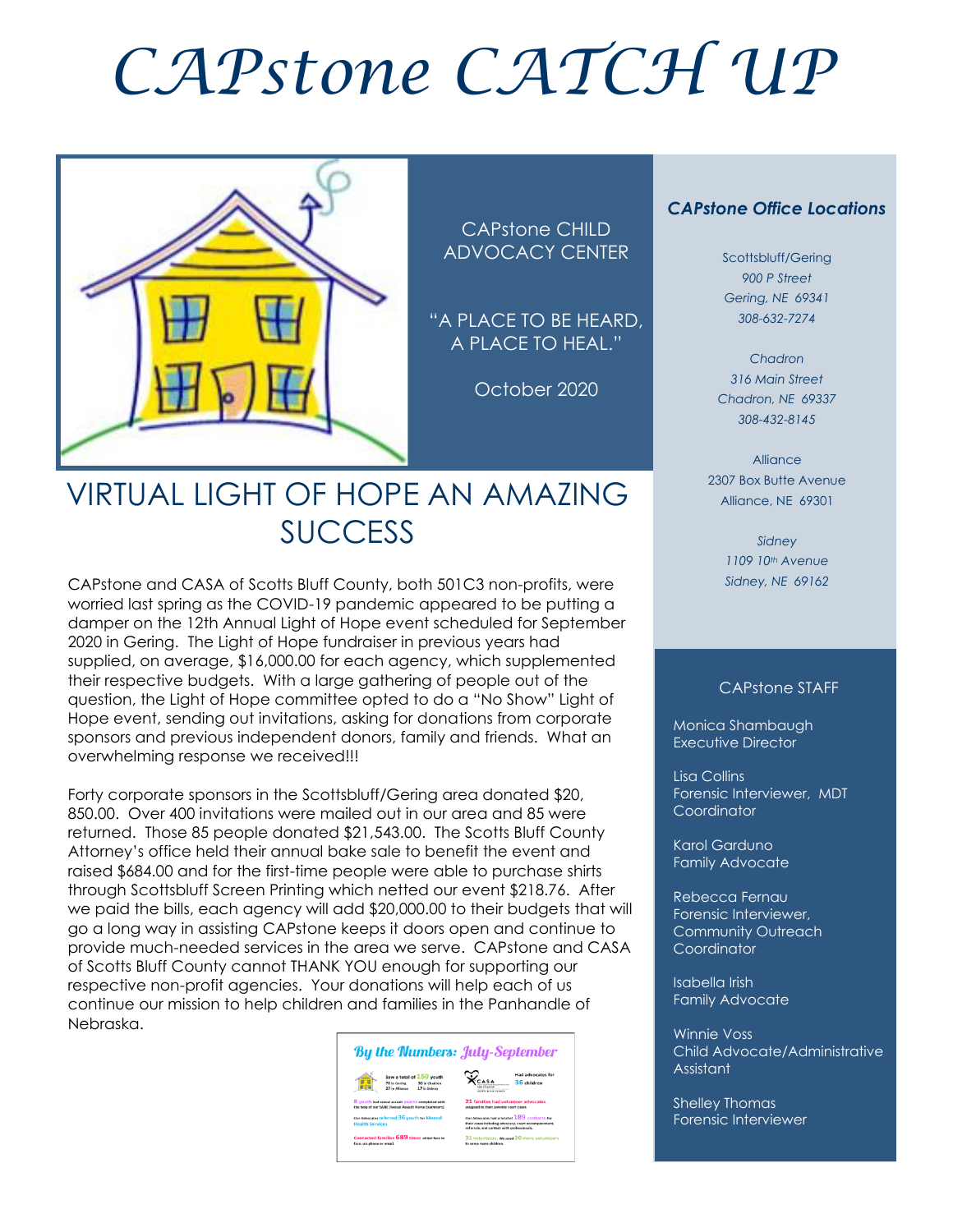

#### **CAPstone WISH LIST**

**For the Children** New Beanie Babies/stuffed animals New Blankets New Backpacks Journals McDonalds/Runza gift cards

**For the Facility** Gift cards to Walmart/Target Individually wrapped snacks/juices



Call phone numbers provided on flyers for additional information about funding available.

## **CAPstone Donors are Superhero's**



RECENT MONETARY DONATIONS

Harvest Moon Fall Festival \$73.52 Grime Scene Unit \$490.00

#### RECENT TANGIBLE DONATIONS

Megan Moreno Stuffed Animals

#### **Cares Act Funding: Help During Trying Times**

Northwest Community Action Partnership and Community Action Health Center have CARES funding available that could help with rent/mortgage, utilities, prescription assistance, or food purchases. They also have other services as well that can help families out during this critical time.

#### HELPING FAMILIES THROUGH THE COVID-19 PANDEMIC **CARES ACT FUNDING AVAILABLE** Have you or someone you know been affected by COVID-19? Family Stabilization is helping people impacted financially by the coronavirus through food, and financial assistance. You may qualify for assistance if COVID-19 has impacted your ability to pay your rent/mortgage, your utilities or to purchase food. Call us at 308-635-3089 to set up an appointment and learn how we may be able to help you. All appointments will be conducted over the phone. In the Sidney area, call 308-254-5856. **EALTH CENTER**

nebraskachildren NEBRASKA

 $\frac{m}{\text{Wav}}$ 

 $A$ ction

CAPstone BOARD OF DIRECTORS 2020

SHARON WALKER Retired Social Worker

> **GEORGE SCHLOTHAUER** ESU #13

> KAYLA IMUS Heritage Estates

LAURA BURGESS SBCO Attorney's office

KATHERINE BATT Department of Health and Human Services

RACHEL DELLE Scottbluff Schools

JANE FLIESBACH Fliesbach Foundation

ADAM FRERICHS Cheyenne County Sheriff's **Office** 

PAMELA BARKER Gering Public Schools

JANELL GRANT Box Butte General **Hospital** 

> TINA JAMES CS Precision

MELISSA VAN GALDER Alliance Chamber

VICKY MORENO SBCO Attorney's office

DR. WILL PACKARD Retired

> JEFF PECK **Intralinks**

PAUL B. SCHAUB Cheyenne County Attorney's office

KATHY STOKEY Retired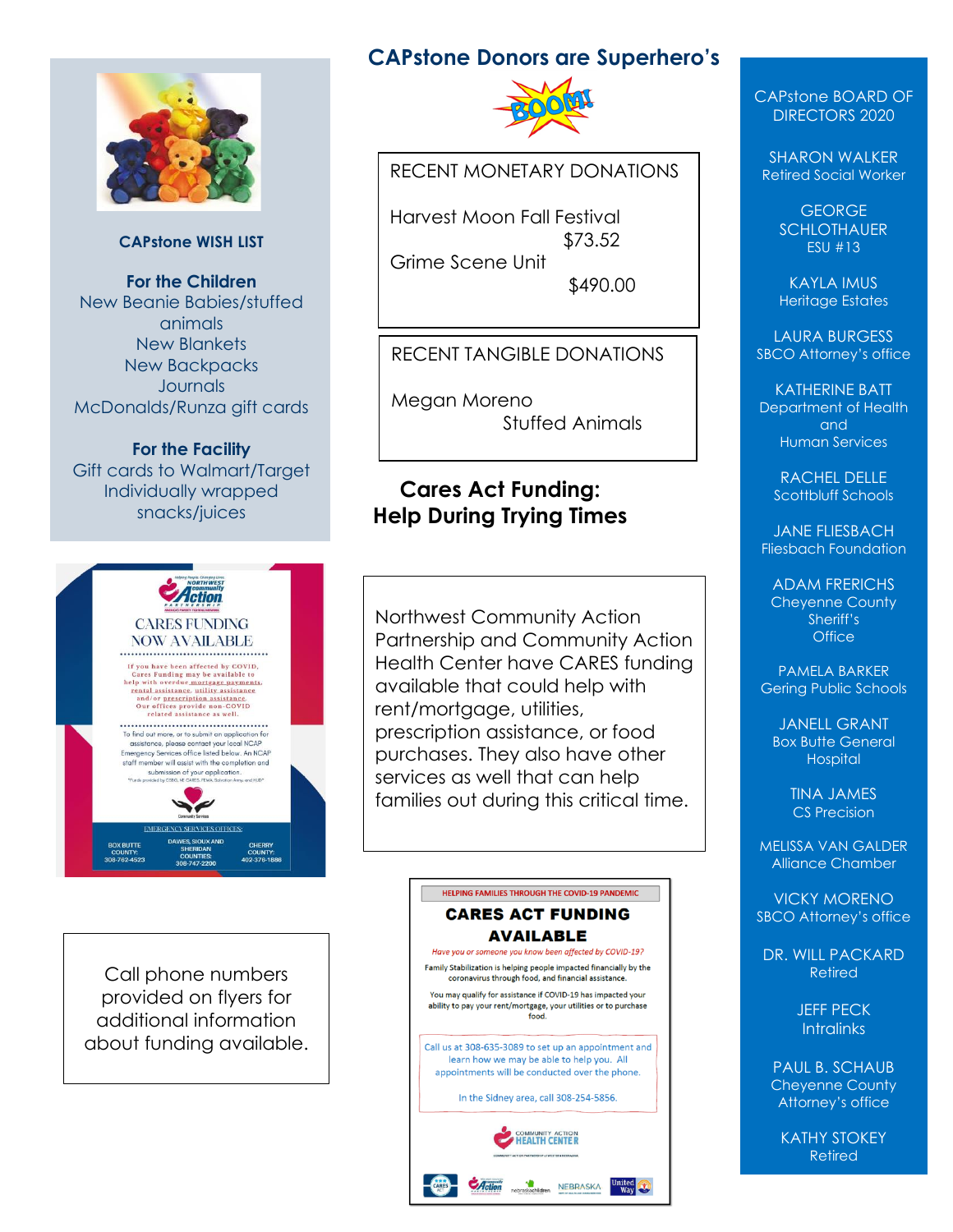#### *Website* **Harvest Moon Fall Festival, Chadron**

*[www.capstonenebraska.com](http://www.capstonenebraska.com/)*

#### *Email*

*[director@capstonenebraska.com](mailto:director@capstonenebraska.com)*

#### *Facebook*

*[https://www.facebook.com/CAPst](https://www.facebook.com/CAPstone-Child-Advocacy-Center-310733285741/) [one-Child-Advocacy-Center-](https://www.facebook.com/CAPstone-Child-Advocacy-Center-310733285741/)[310733285741/](https://www.facebook.com/CAPstone-Child-Advocacy-Center-310733285741/)*

#### **To report child abuse/neglect**

**Nebraska child abuse/neglect hotline**

**1-800-652-1999 or call your local Law Enforcement agency.**



#### ATTENTION ATTENTION READ ALL ABOUT IT

If there is something you would like to see in our newsletter or would like to add to our newsletter, such as a job opening or an event you are having, please let us know.

Email Rebecca at [outreach@capstonene](mailto:outreach@capstonenebraska.com) [braska.com](mailto:outreach@capstonenebraska.com) or call at 308-432-8145

Page 2













Harvest Moon was a spooky time at the Chadron 4-H building this year. Cupcakes were decorated with all the Halloween fixings. 150+ cupcakes were enjoyed by young and old alike. Thank you to board member, Kathy Stokey for donating cupcakes, Nicole Benigno for helping prepare cupcakes, Safeway for the donation of frosting and Halloween decorations. Heidi Irish, Joshua Fernau, and Nicole Benigno for helping the children make their cupcake creations. A great time was had by all and we could not have done it without the amazing help of our volunteers.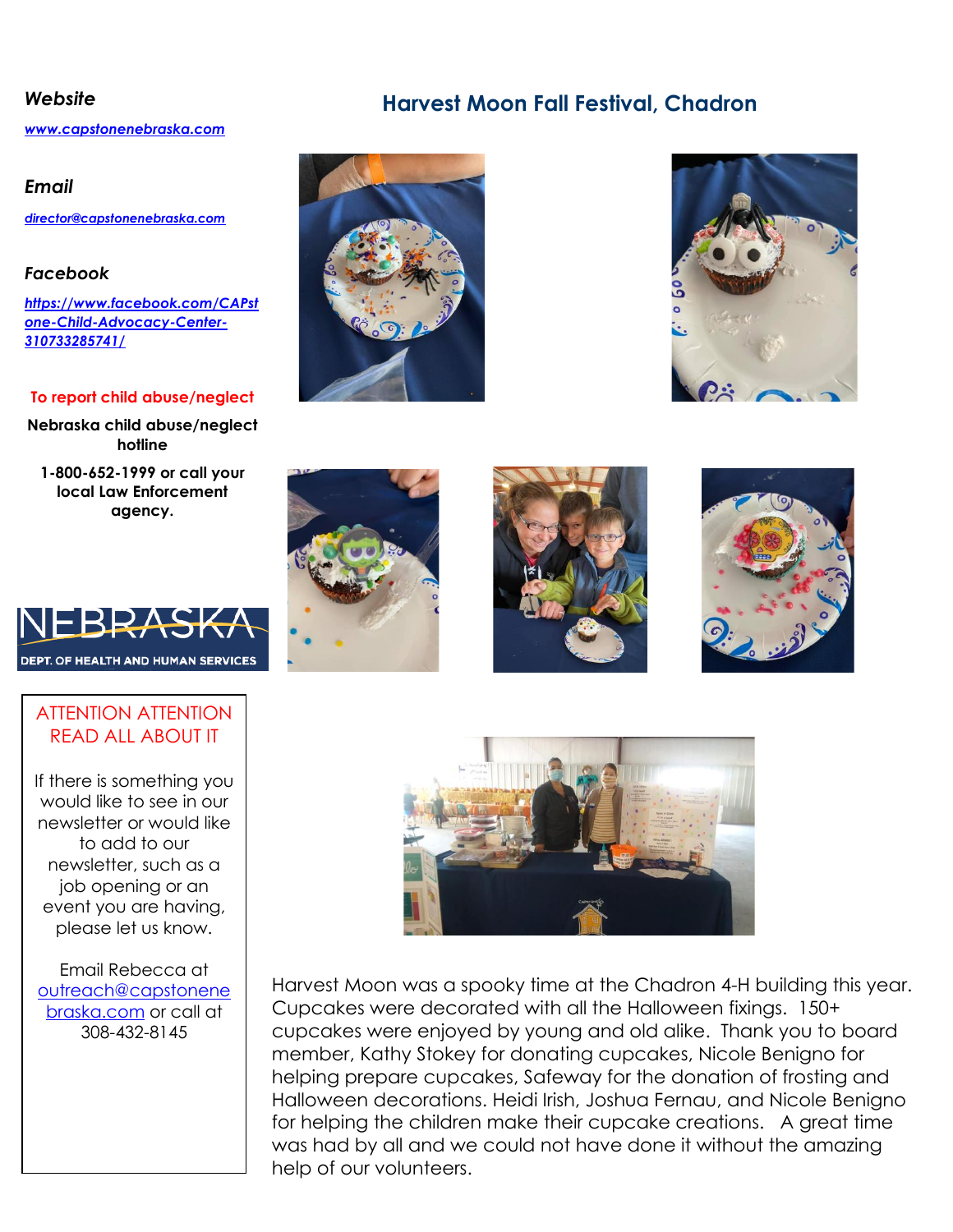### **CALCULATOR+, DANGEROUS APP FOR KIDS AND TEENS**



Parenting in the digital age is a daunting challenge. 90% of children aged 8 through 16 have reportedly viewed pornography in some form or fashion. Over half of kids and teens report having experienced cyberbullying, and 32% have engaged in sexting. What's more, 70% of teens admit to hiding online content from their parents.

The widespread availability of smartphones and tablets is one reason behind these staggering statistics. These devices open up world of possibilities for accessing online content and communicating with others via apps. While technical safeguards such as Curbi and Intego's Family Protector can help parents maintain visibility and control over the apps their kids are downloading, truly effective family internet safety plans still require parents to maintain a high level of awareness of what the apps their kids want can do.

Of course, for busy parents, staying on top of the latest trending apps is incredibly difficult. To make that job a little easier, here's an overview of Calculator+, a potentially dangerous app that parents should be on the lookout for.

#### **Calculator+: A Hiding Place for Photos and Videos**

Calculator+ sounds like an app you'd want your child to have, right? All of a sudden, math homework just got a lot easier . . . and it's free.

Not so fast. The problem with Calculator+ is that its name and appearance are deliberately deceptive. This is an app designed to hide private photos and videos behind an unassuming calculator.

#### **How it Works**

Calculator+ is tricky on two levels. First, it's designed to look like the native calculator in iOS, as you can see below

| $\mathbb C$    | $+/-$      | $\%$            | $\div$    |
|----------------|------------|-----------------|-----------|
| $\overline{7}$ | 8          | $\circ$         | $\times$  |
| $\overline{4}$ | 5          | $6\phantom{1}6$ |           |
| $\mathbf{1}$   | $\sqrt{2}$ | $\mathbf{3}$    | $\ddot{}$ |
| $\leftarrow$   | $\circ$    | ı               | =<br>ı    |

| ●● ODD Verizon |                | 12:28 PM | ×<br>7 |
|----------------|----------------|----------|--------|
|                |                |          |        |
| AC             | $^{+}/_{-}$    | %        | ÷      |
| 7              | 8              | $\Theta$ | ×      |
| $\overline{4}$ | 5              | 6        | -      |
| 1              | $\overline{2}$ | 3        | $+$    |
| $\overline{O}$ |                |          |        |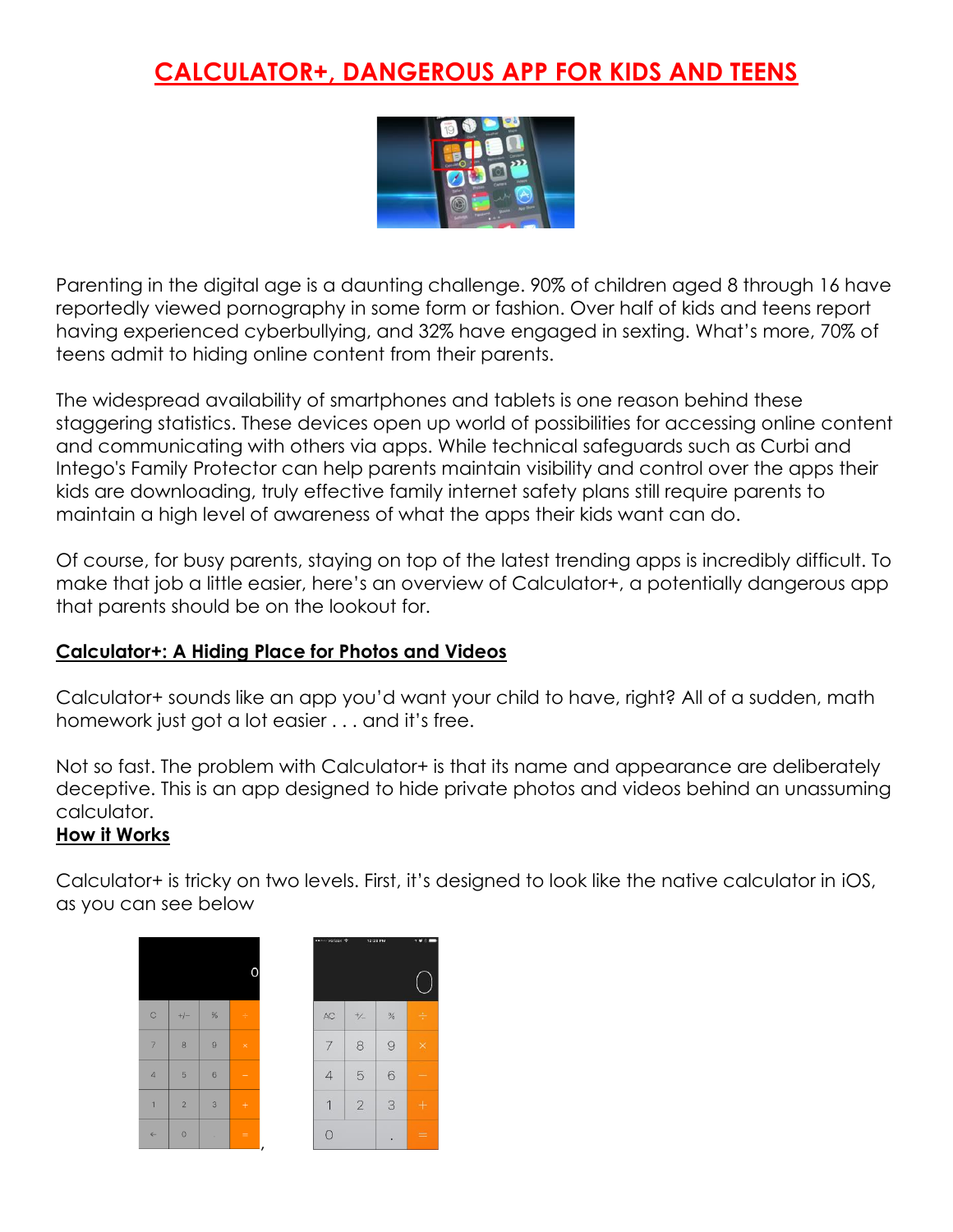Second, Calculator+ is actually a functioning calculator. You can type in numbers and do normal operations on it, just like you can on the native calculator app. However, if you type in a passcode in the calculator interface and then press the percent (%) button, the app unlocks to reveal a secret vault for photo and video files.



#### **Why It May Be Dangerous for Kids and Teens**

Again, the purpose of this app is to deceive onlookers, giving users a place to store photos and videos they do not want others to see. While a young person's desire for privacy may be understandable, many parents do not like the idea of their children being able to hide content from them. Indeed, Calculator+ lends itself to being used for risky activities, such as sexting or viewing pornography.

#### **What You Can Do About It**

The first step, of course, is being aware that apps like Calculator+ exist. In fact, Calculator+'s model is a popular one that other developers have used. Other secret storage vault apps using the calculator interface include Secret Calculator and Secret Photo & Video Calculator, which are available in the iOS App Store, and Smart Hide Calculator, which is available in the Google Play store for Android users.

The second step is to make sure you are monitoring your child's app purchases. Parental controls in both iOS and Android allow parents to view the apps that their kids have downloaded. With iOS, parents can even set up notifications that allow them to approve or deny any app downloads. And now that you know about Calculator+ and similar apps, you're armed with the awareness you need to decline permission for these deceptive apps.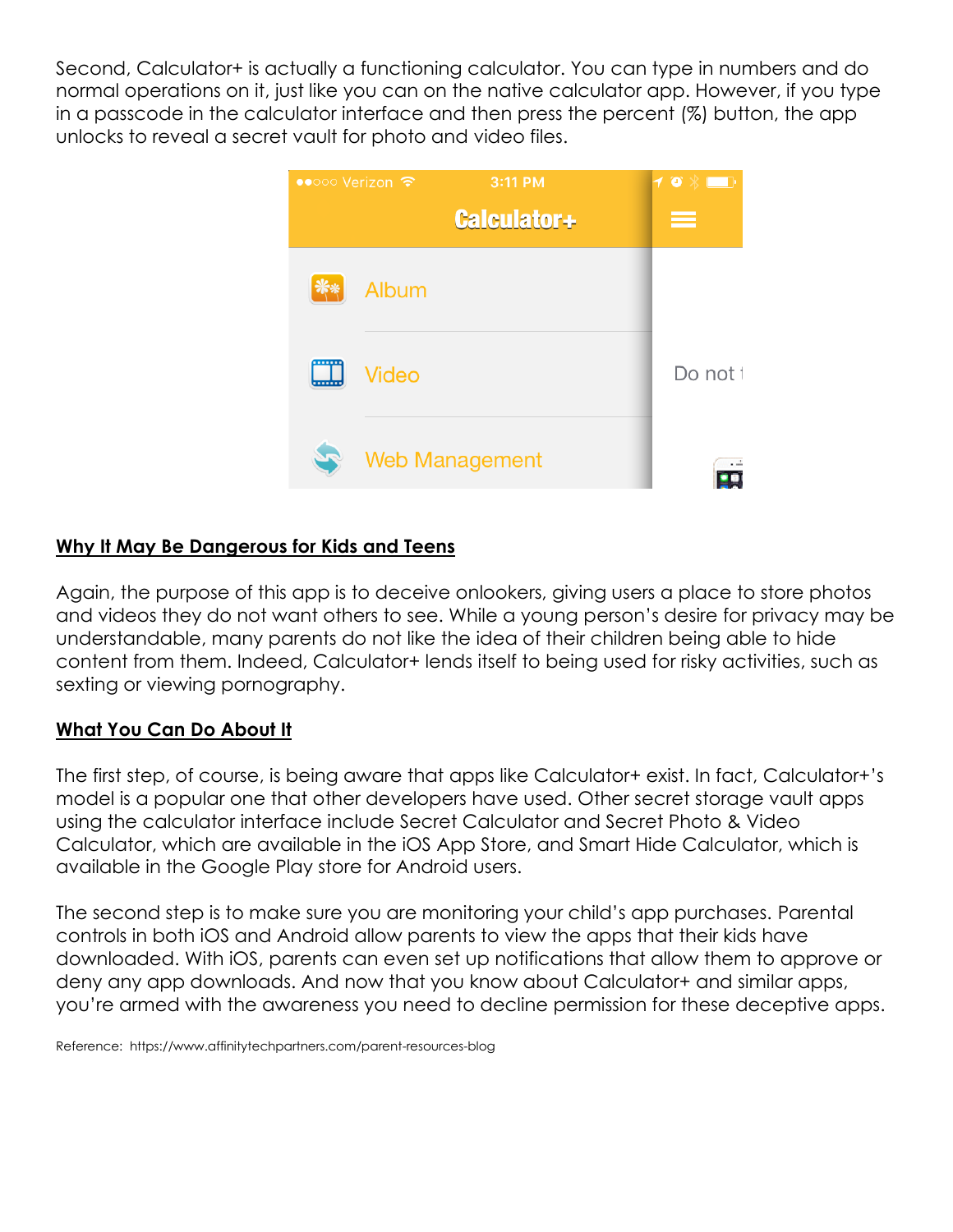## Janell Grant 12 years with CAPstone

#### **In order to celebrate the 12 years that Janelle Grant has spent on our CAPstone Executive Board we first need to get to know her:**

I grew up on a dairy farm. I received my associate degree in nursing from Iowa Central Community College. When I first moved to Alliance I worked at the hospital for 13 years while my husband worked for the railroad. I then moved to Mitchell Nebraska and worked at RWMC for 18 years. I chose to go back to school to receive my master's degree in Nursing. I then worked at Platte Valley Pediatrics for 10 years before moving back to Alliance to open my own practice. All together I have been a nurse practitioner for 22 years with a focus on pediatrics. I have 3 children, 3 stepchildren and 9 grandchildren. Most of my free time is spent with family and events centered around the grandchildren.

#### **Now we can look at what drew Janell to become a board member, her involvement with the Alliance Satellite Office, and what she has to say about CAPstone CAC:**

I was aware of CAPstone from its conception and sat in on committees during its development. Someone else at CAPstone found the physical space for the Alliance Satellite Office and I was able to help with the cosmetic part initially, although that has transitioned over time to make the area more friendly and comfortable for the child and family. I have a special interest in children, health and safety evidenced by my career choice and feel very strongly in the goals and philosophy that CAPstone represents. One of the most important ideals that CAPstone represents is to not have the child review/relive the trauma that they have suffered more than necessary. The recorded forensic interviews are valuable to investigations and the court system. I have appreciated all the resources that have been developed over the years for me as a provider as well as the child going through the trauma and court system. Throughout the 12 years on the board and being involved in cases involving trauma the biggest change I see is the transition from little support for children of neglect and trauma to a collaborative approach to support the child and caregivers through the legal arena, physical exam, mental health support, etc.

We would like to thank Janell Grant for the 12 years she spent on the CAPstone CAC Executive Board and for her continued service to the families and children we see by providing medical forensic exams. Thank you Janell!

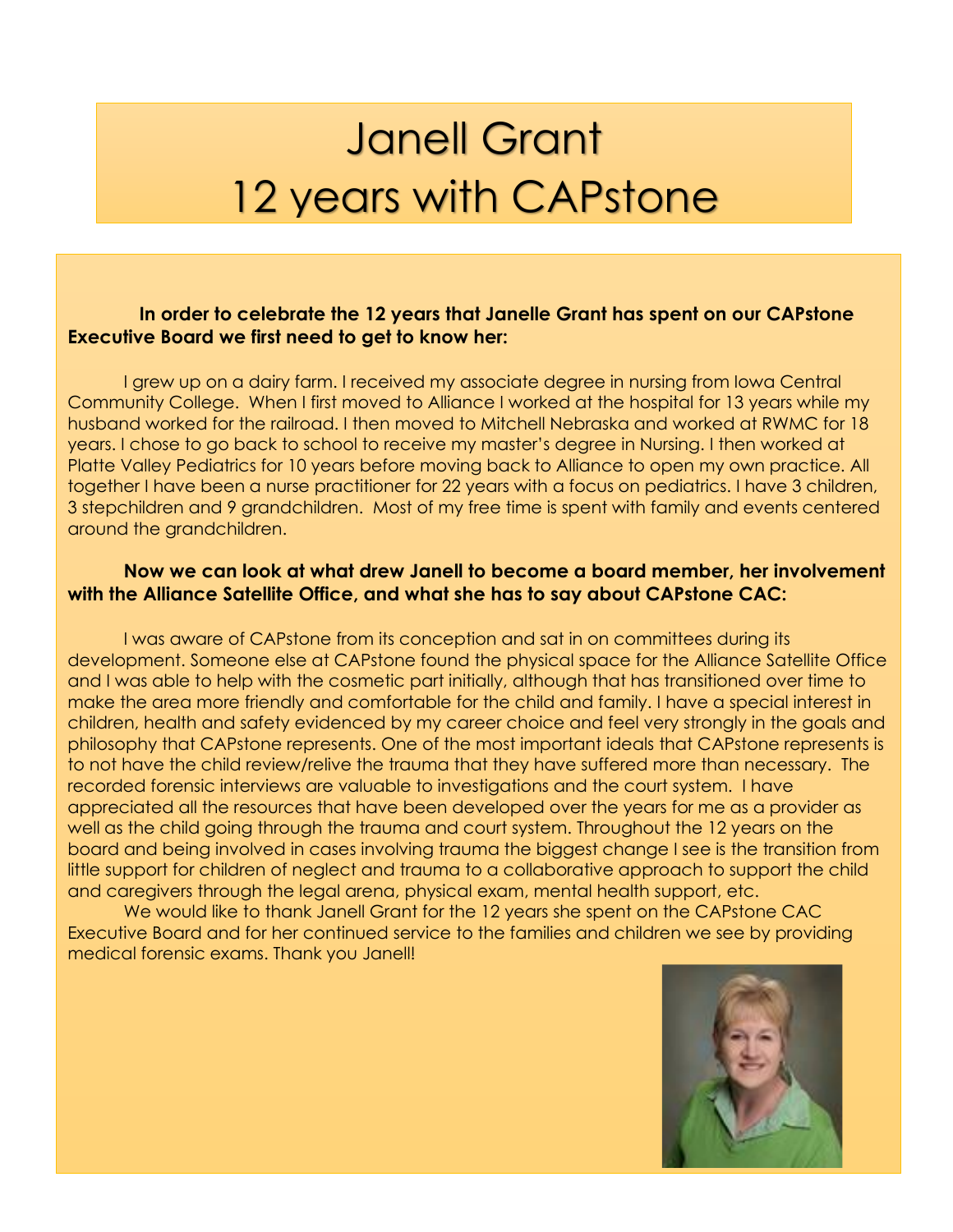#### **CHILD ABUSE REPORTS INCREASE DURING THE HOLIDAY SEASON**

**Much research and reporting has been conducted on the issue of child abuse and how it coincides with the Holiday season. What should be a joyous time involving the love of family and friends, sharing traditions and making new memories, is sadly anything but these things for many children from all walks of life.**

**In an article published on the Indiana Chapter of National Children's Alliance website (December 20, 2018) entitled "Protecting kids from abuse and stress during the holidays", information was shared regarding the prevalence of child abuse and neglect that occurs during the Holiday season for many vulnerable children. Specifically, the article spoke about it being "…important to remember the holidays are not cheerful for everyone. Families struggling to feed themselves today will likely struggle on Christmas". A child fearful of a parent or family member will likely still fear them whether it is the Holiday season or any other "normal" day during the year.** 

**The article went on to stress that "Even events that seem innocuous, like traveling to visit family may cause harm. Imagine a child who never disclosed a family member touched them at last year's holiday gathering. Or a teen who knows their family is in dire financial hardship and worries — perhaps too much — the gifts they have received may cause more harm to their siblings or family".**

**Some very helpful tips were listed in the article as well to ease some of the stress families often experience during the Holidays:**

- **• Parents and guardians can take steps to help their children and children in their family.**
- **• Notice changes in tone, irritability, or anger in a child. Bring them aside and talk about what is on their mind.**
- **• Recognize when you are at your limit and teach your kids how to do the same.**
- **• Talk situations out to a positive outcome.**
- **• Leave plenty of time to avoid rushing.**
- **• Ask friends and family to bring parts of a meal.**
- **• Schedule downtime away from gifts and other people for kids. This is good for parents and children!**
- **• Know where kids are, even if in the house, and limit alone time. 70% of sexual abuse involves an adult, and 30% is perpetrated by another youth.**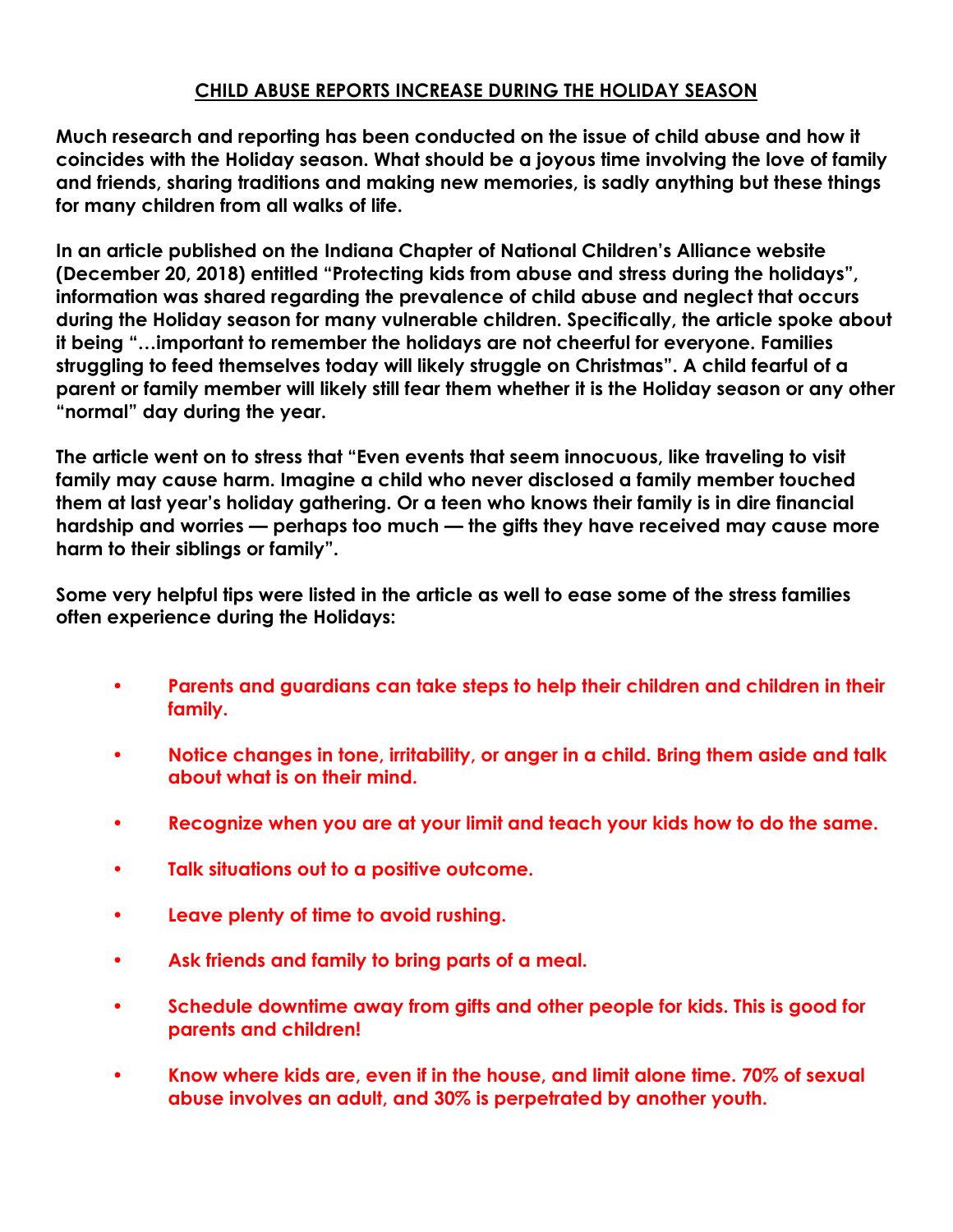**• Talk to your child about safe body boundaries. Use proper names for private parts when discussing body safety.**

**It is important to note that in Nebraska, everyone is a mandated reporter of suspected child abuse or neglect. Many reports received by the Child Abuse and Neglect Hotline in Nebraska originate from concerns reported by teachers, school counselors or other school staff, daycare providers, mental health practitioners or extended family members who spend ample amounts of time with children. Though it is vitally important that parents are vigilant in protecting their children, it is of equal importance that other adults in frequent contact with children do the same. If anyone associated with a child other than the parent(s) notices anything concerning, please remember to advocate for that child and contact the Hotline with your concerns. Children who are among our most vulnerable in society are counting on you to stand in the gap and protect them as well; not just during the Holiday season, but 365 days a year.** 

#### What is National Stress Awareness Day?

Held on Wednesday November 4th. National Stress Awareness Day is run by the International Stress Management Association (ISMA).



What is stress and why is it important? Stress is a response to demands on the body and life, a response to crisis and fears. If stress gets overwhelming it can cause other mental health problems, emotional exhaustion and physical illness and can impact on work, relationships, families, and every aspect of life. When someone is suffering from negative or overwhelming stress, they may not act or react normally in some situations, for example driving or in an argument, with disastrous consequences.

The aim of the day is to raise awareness, publicity and profile of stress and its impact, and reduce stigma while promoting the importance of well-being and stress reduction for individuals and organizations.